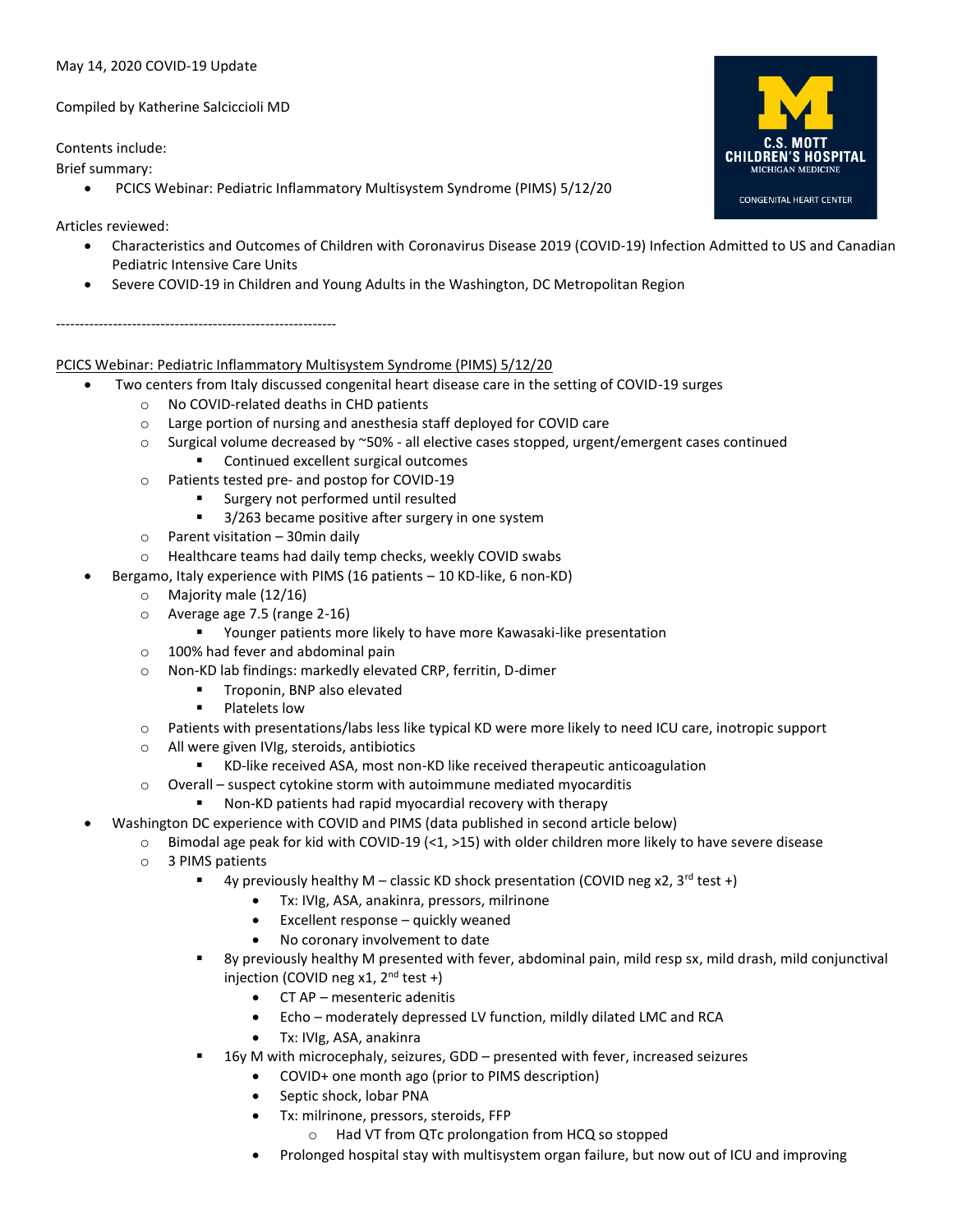| Article Title:        | Characteristics and Outcomes of Children with Coronavirus Disease 2019 (COVID-19) Infection                                                                                                                                                                                                                          |
|-----------------------|----------------------------------------------------------------------------------------------------------------------------------------------------------------------------------------------------------------------------------------------------------------------------------------------------------------------|
|                       | Admitted to US and Canadian Pediatric Intensive Care Units                                                                                                                                                                                                                                                           |
| Authors:              | Shekerdemian LS, Mahmood NR, Wolfe KK et al.                                                                                                                                                                                                                                                                         |
| <b>Full Citation:</b> | Shekerdemian LS, Mahmood NR, Wolfe KK et al. (2020). Characteristics and Outcomes of<br>Children with Coronavirus Disease 2019 (COVID-19) Infection Admitted to US and Canadian<br>Pediatric Intensive Care Units. JAMA Pediatrics. Available online 11 May 2020.<br>http://doi.org/10.1001/jamapediatrics.2020.1948 |

#### Study aim:

To describe and characterize children admitted to PICUs in the USA and Canada and their clinical trajectory and early outcomes

# Methods:

Cross-sectional, retrospective cohort study of COVID-19 PCR+ children admitted to 46 North American PICUs and special pathogen units 3/14/20-4/3/20 with follow up through 4/10/20.

## Results:

- 48 patients under 21y at 14 US centers were included other centers had no patients during study period
- 52% of patients were male
- Median age was 13 (range 4.2-16.6y)
- 3/48 (6%) had congenital heart disease overall 40/48 (83%) had at least one comorbidity (40% medically complex, 23% immune-suppressed/malignancy, 15% obese) and 20% had at least 3 comorbidities
- 73% had respiratory symptoms, but only 18 (38%) needed intubation
- Mortality low (n=2) in children aged 12 and 17, both of whom had underlying medical conditions

| Table 2. Clinical Course and Outcomes of 48 Children With Coronavirus<br>Disease 2019 (COVID-19) Treated in Pediatric Intensive Care Units (PICUs) |               | <b>Advanced therapies</b>                    |           |
|----------------------------------------------------------------------------------------------------------------------------------------------------|---------------|----------------------------------------------|-----------|
|                                                                                                                                                    |               | <b>None</b>                                  | 41 (85)   |
| Characteristic                                                                                                                                     | No. (%)       | <b>iNO</b>                                   | 3(6)      |
| <b>Severity of illness</b>                                                                                                                         |               | <b>ECMO</b>                                  | 1(2)      |
| Asymptomatic/mild                                                                                                                                  | 14(29)        | Plasma exchange                              | 1(2)      |
| Moderate                                                                                                                                           | 1(2)          | <b>Prone ventilation</b>                     | 2(4)      |
| <b>Severe</b>                                                                                                                                      | 16(33)        | Pharmacotherapy                              |           |
| Critical                                                                                                                                           | 17(35)        | <b>None</b>                                  | 20(42)    |
| Vasoactive support                                                                                                                                 | 12(25)        | Hydroxychloroquine                           | 21(44)    |
| Organ system failure                                                                                                                               |               | <b>Azithromycin</b>                          | 8(17)     |
| $\mathbf{0}$                                                                                                                                       | 6(13)         | Remdisivir or other antiviral therapy        | 8(17)     |
| $\mathbf{1}$                                                                                                                                       | 30(63)        | Tocilizumab                                  | 5(10)     |
| $\overline{2}$                                                                                                                                     | 7(15)         | 2 agents                                     | 10(21)    |
| $\geq$ 3                                                                                                                                           | 4(8)          | 3 or more agents                             | 3(7)      |
| Maximum respiratory support                                                                                                                        |               | Length of stay, median (IQR), d <sup>b</sup> |           |
| <b>None</b>                                                                                                                                        | 9(19)         | <b>PICU</b>                                  | $5(3-9)$  |
| Oxygen only                                                                                                                                        | 6(13)         | <b>Hospital</b>                              | $7(4-13)$ |
| <b>HFNC</b>                                                                                                                                        | 11(23)        | Outcome at follow-up <sup>c</sup>            |           |
| <b>CPAP or BiPAP</b>                                                                                                                               | 4(8)          | <b>Discharged</b>                            | 31(65)    |
| Intubation/tracheostomy ventilation                                                                                                                | 18 (38)       | <b>Died</b>                                  | 2(4)      |
| Duration of respiratory support, median (IQR), h <sup>a</sup>                                                                                      |               | <b>Still hospitalized</b>                    |           |
| Intubation                                                                                                                                         | 216 (138-282) | Severe or critical condition                 | 9(19)     |
| <b>Total respiratory support</b>                                                                                                                   | 120 (40-240)  | Mild or moderate condition                   | 6(13)     |

## Conclusions:

- Overall, the majority of children who required ICU care for COVID-19 had at least one underlying condition medically complex children appear to be at highest risk
- Clinical course is much milder than in adults, and even those who require intubation appears to have better outcomes
- At this time, it appears that COVID-19 is less dangerous for children than seasonal influenza 2020 deaths to date are 81 for flu, 8 for COVID-19

#### Perspective:

While this is adds to the early descriptive literature of COVID-19 in children and supports the building evidence that they are much less severely affected than adults, the small population was quite heterogenous with ~1/3 of children having moderate or milder illness that otherwise would not have needed ICU care – it would be helpful to see the data separated out for the severely and critically ill children. It is reassuring at this time that mortality in children appears to be less than for seasonal influenza. Ongoing review from this collaborative multicenter effort including the newly described PIMS will be helpful.

Summary written by: Katherine B. Salciccioli MD Topic Areas: COVID-19, pediatrics, intensive care outcomes